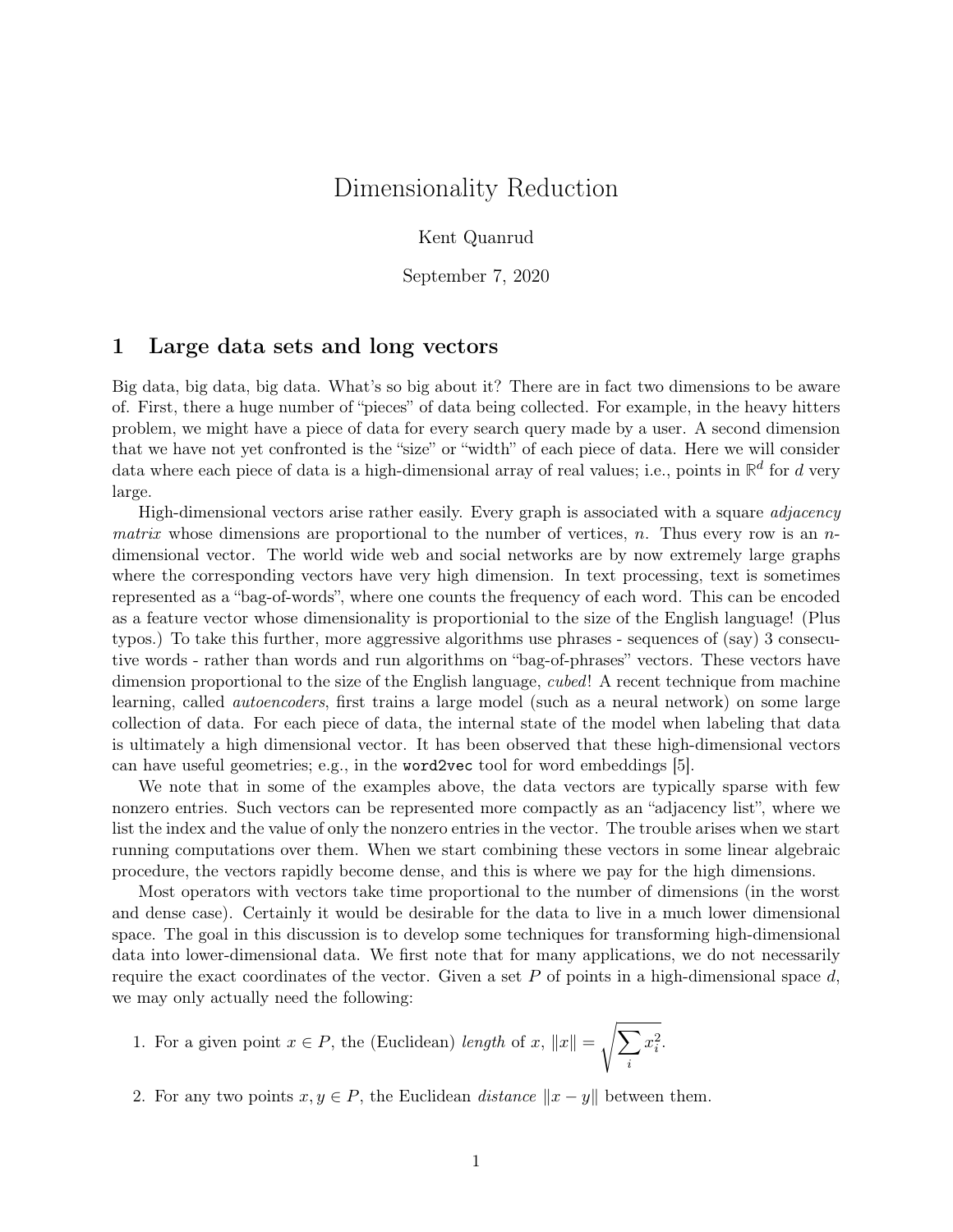3. For any two points  $x, y \in P$ , the dot product  $\langle x, y \rangle$  between x and y.

Moreover, for many applications, approximations to the above quantities may suffice to produce approximation algorithms in the original objective.

We now introduce the main result of this article.

<span id="page-1-0"></span>**Theorem 1** (Johnson and Lindenstrauss [\[1\]](#page-8-1)). Let  $P \subseteq \mathbb{R}^d$  be a collection of n points in  $\mathbb{R}^d$ , and let  $k = O(\log(n)/\epsilon^2)$ . Let  $A \in \mathcal{N}^{k \times d}$  be a  $k \times d$  randomized matrix where each coordinate is sampled as an independent Gaussian. Consider the randomly constructed linear map  $f : \mathbb{R}^d \to \mathbb{R}^k$  defined by

$$
f(x) = \frac{1}{\sqrt{k}} Ax.
$$

Then with probability of error  $\leq 1/\text{poly}(n)$ , we have

$$
(1 - \epsilon) \|x\| \le \|f(x)\| \le (1 + \epsilon) \|x\|
$$

for all  $x \in P$ , and

$$
(1 - \epsilon) \|x - y\| \le \|f(x) - f(y)\| \le (1 + \epsilon) \|x - y\|
$$

for all pairs  $x, y \in \mathbb{R}^d$ .

This is a fairly remarkable theorem. [Theorem 1](#page-1-0) says that, for the sake of preserving distances, one can always reduce the dimension to about  $log(n)$ , where n is the number of input points. This bound is entirely independent of the input dimension. The input dimension could be as large as one could possibly imagine; the output dimension will always be a logarithmic function of the number of points. The construction, moreover, is oblivious to the input.

Perhaps even more remarkable is how *obvious* this mapping is after some acquantaince with Gaussian variables and their extremely convenient properties. The ideas underlying [Theorem 1](#page-1-0) lead to many other practical and simple (at least, to implement) algorithms, as we will see.

We note that the above guarantees also lead to approximations on pairwise dot-products; see [Exercise 3.](#page-7-0)

We remark that the embedding  $A$  given in [Theorem 1](#page-1-0) is not particularly compact, since it requires an independent Gaussian. This could be formiddably expension. Here one can instead replace the Gaussian entries with  $\{-1, 0, 1\}$  entries generated by appropriate hash functions [\[2,](#page-8-2) [4,](#page-8-3) [6,](#page-8-4) 9. The intuition is similar because  $\{-1, 0, 1\}$ -random variables behave similarly to Gaussian's in a certain technical sense. (They are both  $sub-Gaussian$ ; see [\[10\]](#page-8-6)). There is particular interest in ensuring that A is *column-sparse*, since this determines the running time of applying  $A$ . An alternative approach uses Hadamard matrices to produce version of A that can be applied extremely quickly [\[3\]](#page-8-7).

An important application of dimensionality reduction is in accelerating numerical algorithms on large matrices. See for example [\[7,](#page-8-8) [8\]](#page-8-9).

## 2 Gaussian random variables: an interface

Gaussian random variables are an *extremely convenient* class of random variables. To stress this point, rather than giving an explicit definition and proceeding with the mathematical analysis, we first outline (just a few of) the nice properties of Gaussian random variables, and put them to basic use. Later we will prove these properties, mostly by elementary calculus.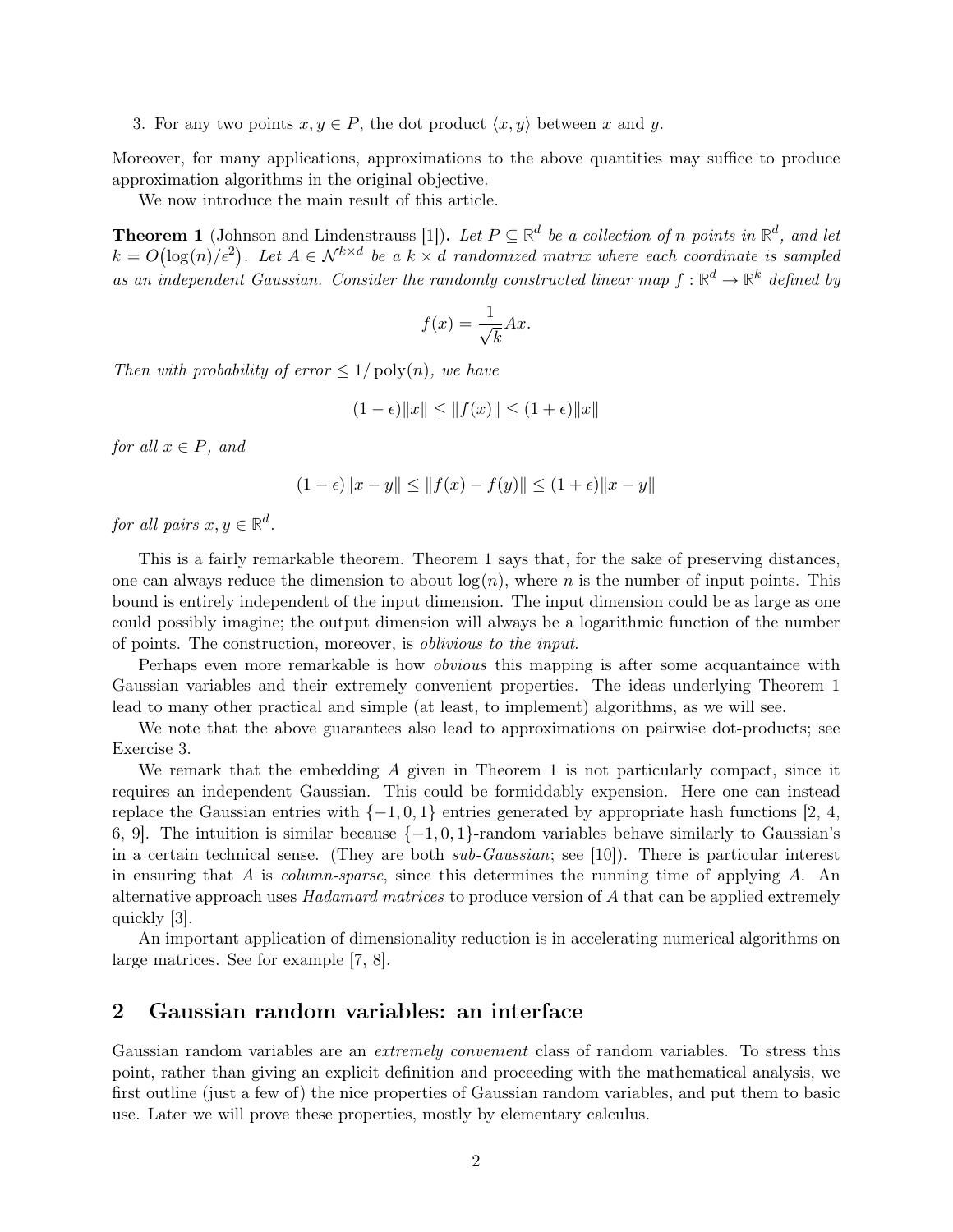A Gaussian distribution  $\mathcal{N}(\mu, \sigma^2)$  is parametrized by two parameters  $\mu$  and  $\sigma^2$ . We write  $x \sim \mathcal{N}(\mu, \sigma^2)$  to denote a real-valued random variable  $x \in \mathbb{R}$  sampled by the (yet unspecified) Gaussian distribution. The paramters  $\mu$  and  $\sigma^2$  have simple interpretations.

<span id="page-2-4"></span>**Fact 1.** Let  $x \sim \mathcal{N}(\mu, \sigma^2)$ . Then the mean and variance of x are

$$
E[x] = \mu \text{ and } Var[x] = \sigma^2.
$$

We abbreviate  $\mathcal{N} \stackrel{\text{def}}{=} \mathcal{N}(0,1)$  for the special case of a Gaussian random variable with mean 0 and variance 1.

Some simple operations on Gaussian's produce new Gaussian's with their parameters naturally modified. First, scaling or shifting a Gaussian produces another Gaussian.

<span id="page-2-1"></span>**Fact 2.** Let  $x \sim \mathcal{N}(0, \sigma^2)$  and let  $\alpha \in \mathbb{R}$ . Then

$$
\alpha x \sim \mathcal{N}(0, \alpha^2 \sigma^2)
$$

and

$$
x + \alpha \sim \mathcal{N}(\alpha, \sigma^2).
$$

Second, adding two Gaussians produces another Gaussian with the means and variances (necessarily) added together.

<span id="page-2-3"></span>**Fact 3.** Let  $x_1 \sim \mathcal{N}(\mu_1, \sigma_1^2)$  and  $x_2 \sim \mathcal{N}(\mu_2, \sigma_2^2)$ , then  $x_1 + x_2 \sim \mathcal{N}(\mu_1 + \mu_2, \sigma_1^2 + \sigma_2^2)$ .

We also note that Gaussian's have nice exponential moments. Recall that exponential moments previously appeared when developing the Chernoff bound. Likewise, the following fact will eventually imply (below) that sums of Gaussians squared are well concentrated.

<span id="page-2-0"></span>Fact 4. Let  $x \in \mathcal{N}$  and  $t < 1/2$ . Then

$$
E\left[e^{tx^2}\right] = \frac{1}{\sqrt{1-2t}}.
$$

#### 2.1 Concentration of length

We are also interested in ensembles of Gaussian random variables. For  $k \in \mathbb{N}$ , let  $\mathcal{N}(\mu, \sigma^2)^k$  denote the distribution of  $k$ -dimensional vectors where each coordinate is a  $k$ -dimensional vector with unit length. That is, when we write  $x \in \mathcal{N}^k(\mu, \sigma^2)$ , we mean that each  $x_i \sim \mathcal{N}(\mu, \sigma^2)$ , independently. Note that for  $x \in \mathcal{N}^k(0, \sigma^2)$  has expected squared length

$$
E\left[\|x\|^2\right] = \sum_{i=1}^k E\left[x_i^2\right] = \sum_{i=1}^k Var[x_i] = k\sigma^2.
$$

As a direct consequence of [Fact 4](#page-2-0) above, the squared length  $||x||^2$  of a Gaussian vector  $x \sim \mathcal{N}^k$  will be extremely well concentrated, as follows.

<span id="page-2-2"></span>**Fact 5.** Let  $x \sim \mathcal{N}(0, \sigma^2)^k$  be a Gaussian vector. Let  $\alpha \geq 0$ .

1. If  $\alpha$  < 1, then

$$
P\left[\left\|x\right\|^2 \le \alpha \mathbf{E}\left[\left\|x\right\|^2\right]\right] \le \left(\alpha e^{1-\alpha}\right)^{k/2}.
$$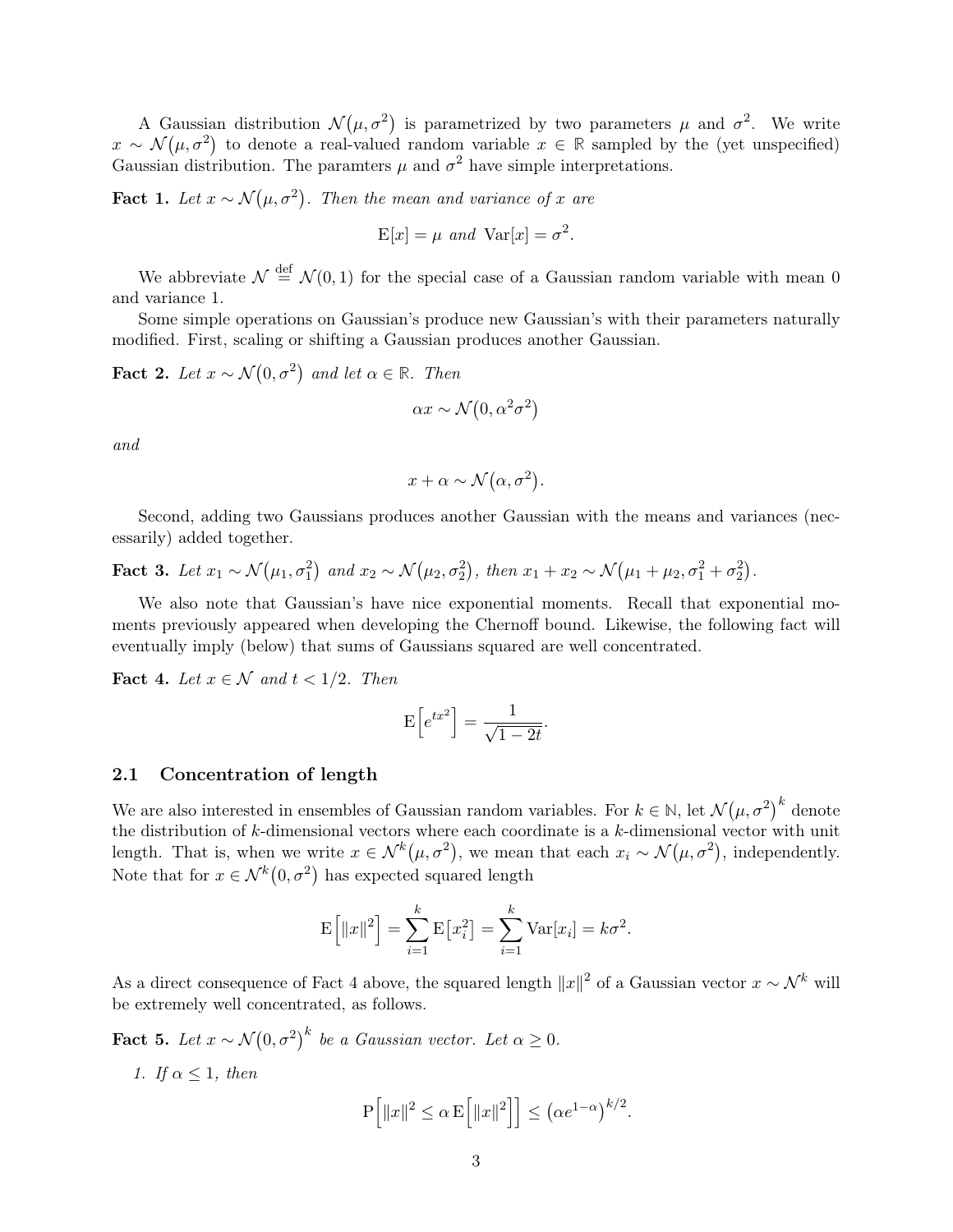2. If  $\alpha \geq 1$ , then

$$
P\Big[\|x\|^2 \ge \alpha E\Big[\|x\|^2\Big]\Big] \le \big(\alpha e^{1-\alpha}\big)^{k/2}.
$$

*Proof.* Let us prove this fact because we only need the above facts to do so. Scaling  $x$  (and invoking [Fact 2\)](#page-2-1), we can assume that  $x \in \mathcal{N}^k$  and  $\mu = \mathbb{E} \left[ ||x||^2 \right] = k$ .

Let  $\alpha \in [0, 1]$ . For  $t > 0$ , we have

$$
P\left[\|x\|^2 \le \alpha k\right] = P\left[e^{-t\|x\|^2} \ge e^{-t\alpha k}\right] \stackrel{\text{(a)}}{\le} E\left[e^{-t\|x\|^2}\right] e^{t\alpha k} \stackrel{\text{(b)}}{=} \left(\prod_{i=1}^k E\left[e^{-tx_i^2}\right]\right) e^{t\alpha k}
$$
\n
$$
\stackrel{\text{(c)}}{=} \left(\frac{1}{1+2t}\right)^{k/2} \exp(\alpha t k) = \exp\left(k\left(\alpha t - \frac{1}{2}\ln(1+2t)\right)\right)
$$

(a) is by Markov's inequality. (b) is by independence of the  $x_i$ 's (noting that  $||x||^2 = \sum$ i  $x_i^2$ ). (c) is by [Fact 4.](#page-2-0) The (exponent of the) RHS is minimized by

$$
\alpha = \frac{1}{1+2t} \iff t = \frac{1-\alpha}{2\alpha}.\tag{1}
$$

Plugging in  $t$  per  $(1)$  gives

$$
P\Big[\|x\|^2 \le \alpha k\Big] \le \big(\alpha e^{1-\alpha}\big)^{k/2},
$$

as desired.

Now let  $\alpha \geq 1$ . For any  $t \in (0, 1/2)$ , we have

$$
P[||x||^2 \ge \alpha k] = P\left[e^{t||x||^2} \ge e^{t\alpha k}\right] \stackrel{\text{(d)}}{=} E\left[e^{t||x||^2}e^{-t\alpha k}\right]
$$

$$
\stackrel{\text{(e)}}{\le} \left(\frac{1}{1-2t}\right)^{k/2}e^{-\alpha tk} = \exp\left(-\frac{k}{2}(2\alpha t + \ln(1-2t))\right)
$$

by (d) Markov's inequality and (e) [Fact 4.](#page-2-0) The RHS is minimized at

$$
\alpha = \frac{1}{1 - 2t} \iff t = \frac{\alpha - 1}{2\alpha};
$$

moreover, the RHS is in  $(0, 1/2)$  for all  $\alpha > 1$ . Plugging in, we have

$$
P\Big[\|x\|^2 \ge \alpha k\Big] \le \big(\alpha e^{1-\alpha}\big)^{k/2},
$$

as desired.

An important case is where  $\alpha = (1 \pm \epsilon)$  and  $\epsilon > 0$  is close to 0. Then [Fact 5](#page-2-2) implies the following.

**Lemma 2.** Let  $x \sim \mathcal{N}(0, \sigma^2)^k$  be a Gaussian vector. Let  $\epsilon > 0$  be sufficiently small. Then

$$
P\left[\|x\|^2 \le (1-\epsilon) E\left[\|x\|^2\right]\right] \le e^{-\epsilon^2 k/8}.
$$

and

$$
P\left[\left\|x\right\|^2 \ge (1+\epsilon) E\left[\left\|x\right\|^2\right]\right] \le e^{-\epsilon^2 k/8}
$$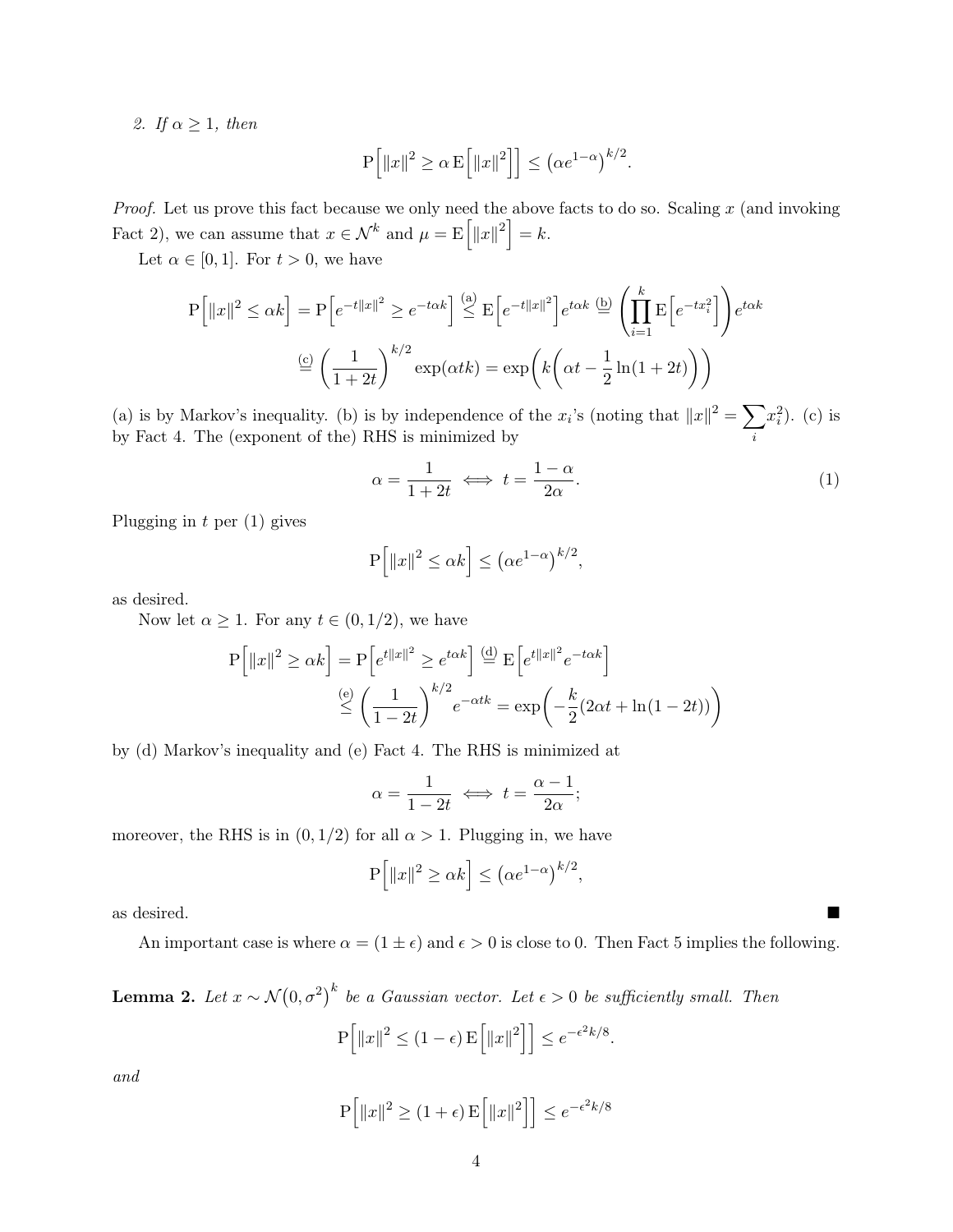*Proof.* By scaling, we can assume that  $\sigma^2 = 1$  and  $||x||^2 = 1$ . We have

$$
P\left[\|x\|^2 \ge (1+\epsilon)k\right] \stackrel{(a)}{\le} \left((1+\epsilon)e^{-\epsilon}\right)^{k/2} \stackrel{(b)}{\le} e^{.15\epsilon^2k}.
$$

Here (a) is by [Fact 5.](#page-2-2) (b) is because

 $1+\epsilon \leq e^{\epsilon-\frac{1}{4}\epsilon^2}.$ 

for  $\epsilon$  sufficiently small. Likewise, we have

$$
P\left[\|x\|^2 \le (1-\epsilon)k\right] \stackrel{(c)}{\le} ((1-\epsilon)e^{\epsilon})^{k/2} \stackrel{(d)}{\le} e^{-\epsilon^2k/8}.
$$

(c) is by [Fact 5.](#page-2-2) (d) is because

$$
1 - \epsilon \le e^{-\epsilon - \frac{1}{4}\epsilon^2}
$$

for  $\epsilon > 0$  sufficiently small.

# 3 Random Projections

So far, we know that Gaussian random variables can be scaled and added together, and that the length of a squared Gaussian vector is well concentrated around its expectation. In fact this is all we need for the dimensionality reduction result mentioned above. The first lemma considers the projection of a single vector.

<span id="page-4-0"></span>**Lemma 3.** Let  $A \in \mathcal{N}^{k \times d}$  be a random matrix where each coordinate  $A_{ij}$  is an independently drawn sample from N. Let  $\epsilon > 0$  be sufficiently small. For any vector x,

$$
\mathbf{P}\bigg[(1-\epsilon)\|x\|^2 \leq \frac{1}{k}\|Ax\|^2 \leq (1+\epsilon)\|x\|^2\bigg] \geq 1-2e^{-k/8}.
$$

*Proof.* Scaling if necessary, we can assume without loss of generality that  $||x|| = 1$ . For  $i \in [k]$ , let  $a_i = A^T e_i$  be the *i*th row of A. We have  $a_i \sim \mathcal{N}^n$ . Consider  $\langle a_i, x \rangle = (Ax)_i$ , as a random variable. By facts [2](#page-2-1) and [3,](#page-2-3)  $\langle a_i, x \rangle$  is a Gaussian random variable with mean 0 and variance

$$
\sum_{j=1}^{n} \text{Var}[x_j A_{ij}] = \sum_{j=1}^{n} x_j^2 = 1.
$$

That is,  $\langle a_i, x \rangle \sim \mathcal{N}$  for each i. In turn, we have  $(Ax) \sim \mathcal{N}^k$ . As a k-dimensional Gaussian vector,  $||Ax||^2$  will be very well concentrated at its mean per Fact ??.

Consider [Theorem 1](#page-1-0) from the introduction, where we have a set of n points  $P \subseteq \mathbb{R}^d$ , and randomly project it into  $\mathbb{R}^k$  with the linear function

$$
f(x) = \frac{1}{\sqrt{k}} Ax,
$$

where  $k = O(\log(n)/\epsilon^2)$  and  $A \sim \mathcal{N}^{k \times d}$ . By [Lemma 3,](#page-4-0) for each  $x \in P$ , we have

$$
(1 - \epsilon) \|x\|^2 \le \|f(x)\|^2 \le (1 + \epsilon) \|x\|^2 \tag{2}
$$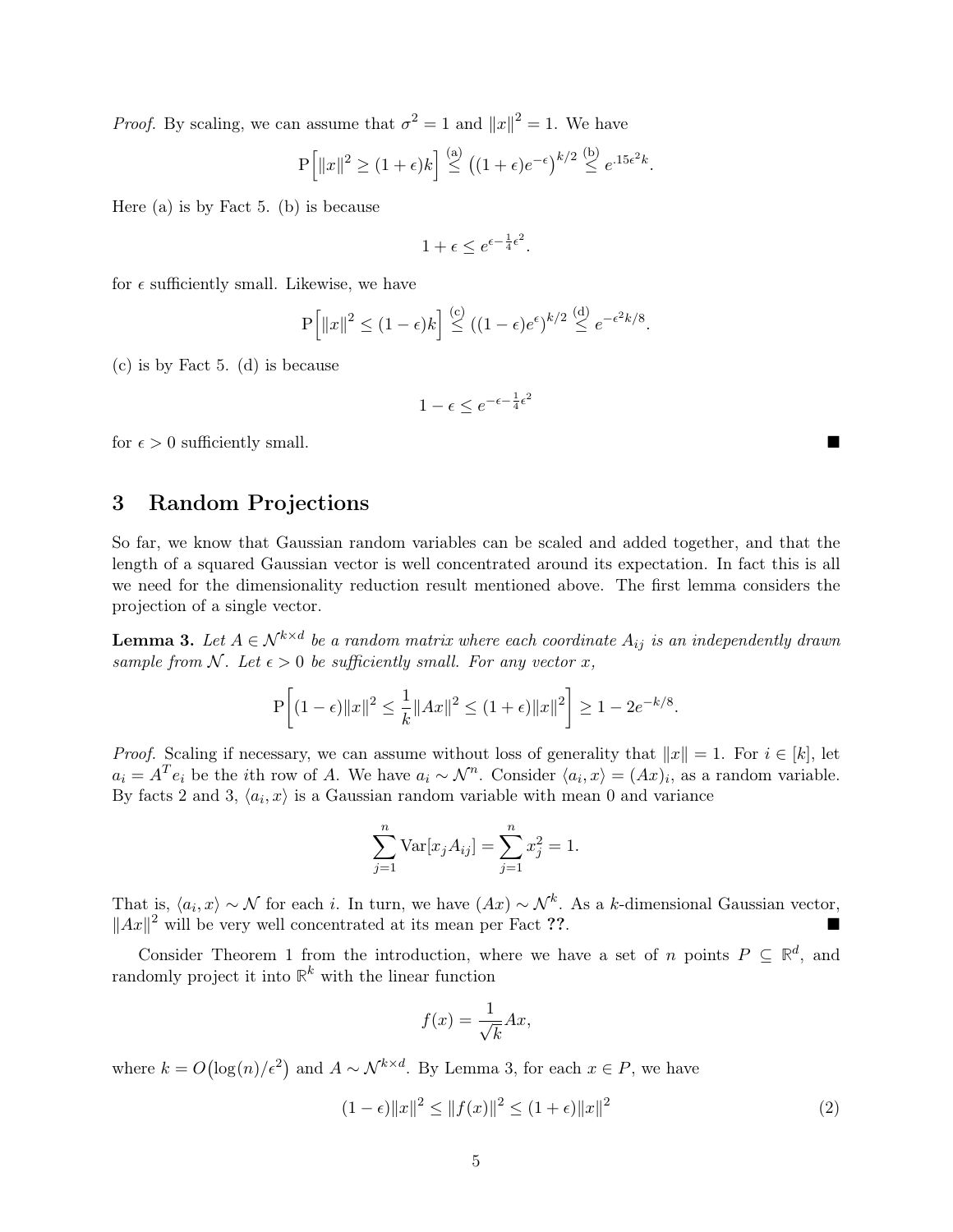with probability of error (say)  $\leq 1/n^{10}$ . By the union bound, we have (2) for all x with probability of error  $\leq 1/n^9$ . [Theorem 1](#page-1-0) also promised that all pairwise distances are preserved up to an  $(1 \pm \epsilon)$ -multiplicative factor. Here we take advantage of the *linearity* of f. We have

$$
||f(x) - f(y)||^2 = ||f(x - y)||^2
$$

for any two points  $x, y \in P$ . We now argue, as before, that the length of pairwise differences  $x - y$ is preserved with high probability.

# <span id="page-5-1"></span>4 Gaussians

Based on [Theorem 1,](#page-1-0) a distribution satisfying facts [1,](#page-2-4) [2,](#page-2-1) [3,](#page-2-3) and [4](#page-2-0) (from which all other facts and theorems are derived) may seem too good to be true. Let us now define this distribution formally and verify these simple facts.

The Gaussian or normal distribution with mean  $\mu \in \mathbb{R}$  and variance  $\sigma^2 \geq 0$  is the real-valued random variable with density function

$$
f(x) = \frac{1}{\sqrt{2\pi\sigma^2}} e^{-\frac{1}{2}\left(\frac{x-\mu}{\sigma}\right)^2}.
$$
\n
$$
(3)
$$

(By [Lemma 4](#page-5-0) below, this random variable indeed has mean  $\mu$  and variance  $\sigma^2$ .) We let  $\mathcal{N}(\mu, \sigma^2)$ to denote the normal distribution with mean  $\mu$  and variance  $\sigma^2$ , and write  $X \sim \mathcal{N}(\mu, \sigma^2)$  to denote a random variable  $X \in \mathbb{R}$  with distribution  $\mathcal{N}(\mu, \sigma^2)$ . A normalized Gaussian or standard normal random variable is a Gaussian random variable with mean 0 and variance 1. We abbreviate  $\mathcal{N}(0,1)$  by  $\mathcal{N}$ . For  $n \in \mathbb{N}$ , we let  $\mathcal{N}^n$  denote the joint distribution of n independent normalized Gaussian random variables.

#### 4.1 Some preliminary calculus

<span id="page-5-0"></span>**Lemma 4.** Let  $\mu \in \mathbb{R}$ ,  $\sigma > 0$ , and

$$
f(x) = \frac{1}{\sqrt{2\pi\sigma^2}} e^{-(x-\mu)^2/2\sigma^2}.
$$

Then we have the following.

<span id="page-5-2"></span>1. 
$$
\int_{-\infty}^{\infty} f(x) = 1.
$$
  
2. 
$$
\int_{-\infty}^{\infty} x f(x) = \mu.
$$
  
3. 
$$
\int_{-\infty}^{\infty} (x - \mu)^2 f(x) = \sigma
$$

2 .

*Proof.* We consider the normalized case  $\mu = 0$  and  $\sigma = 1$ . The general case follows by appropriate change of variables. We have

$$
\left(\int_{-\infty}^{\infty} e^{-x^2/2} dx\right)^2 = \int_{-\infty}^{\infty} e^{-(x^2+y^2)/2} dx dy = \int_{0}^{2\pi} \int_{0}^{\infty} r e^{-r^2/2} dr d\theta
$$

$$
= 2\pi \int_{0}^{\infty} r e^{-r^2/2} dr = 2\pi.
$$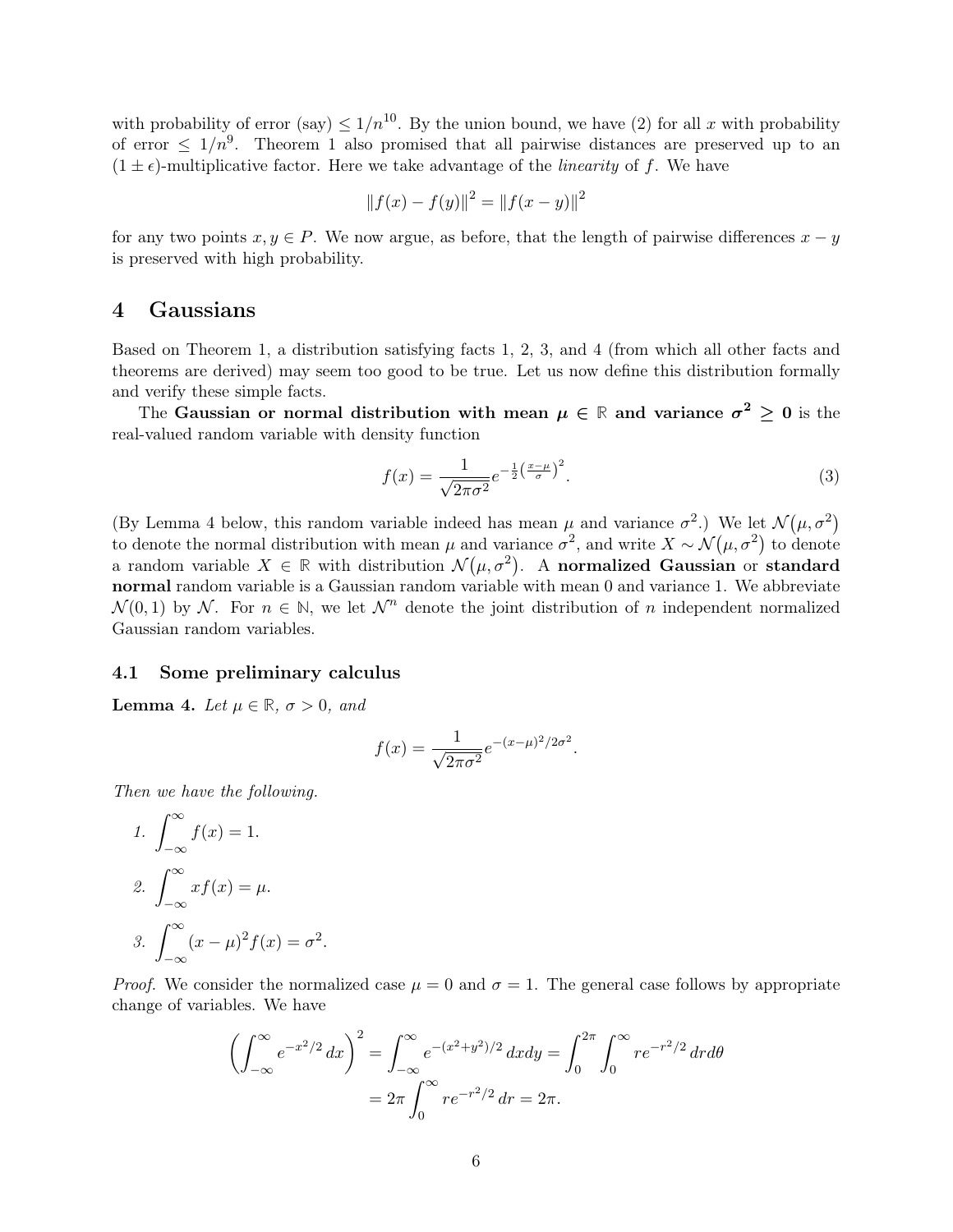Taking the square root of both sides gives the first claim. For the second claim, we have

$$
\int_{-\infty}^{\infty} x e^{-x^2/2} dx = \left[ e^{-x^2/2} \right]_{-\infty}^{+\infty} = 0.
$$

For the third claim, we have

$$
\int_{-\infty}^{\infty} x^2 e^{-x^2/2} dx \stackrel{\text{(a)}}{=} \left[ -xe^{-x^2/2} \right]_{-\infty}^{\infty} + \int_{-\infty}^{\infty} e^{-x^2/2} = 1
$$

by (a) integration by parts.

[Lemma 4](#page-5-0) immediately implies both [Fact 1](#page-2-4) and [Fact 2,](#page-2-1) which we restate for convenience. **Fact 1.** Let  $x \sim \mathcal{N}(\mu, \sigma^2)$ . Then the mean and variance of x are

$$
E[x] = \mu \text{ and } Var[x] = \sigma^2.
$$

**Fact 2.** Let  $x \sim \mathcal{N}(0, \sigma^2)$  and let  $\alpha \in \mathbb{R}$ . Then

$$
\alpha x \sim \mathcal{N}(0, \alpha^2 \sigma^2)
$$

and

$$
x + \alpha \sim \mathcal{N}(\alpha, \sigma^2).
$$

# 5 Rotational symmetry of Gaussian vectors

Let  $X \sim \mathcal{N}^n$ , and let  $f(x)$  be the density function of x. The density function has the following compact form. The key feature is that the density at a point it only depends on the squared length of the point. That is, it is rotationally symemetric.

<span id="page-6-0"></span>Lemma 5.  $f(x) = (2\pi)^{-n/2} e^{-\langle x, x \rangle/2}$ .

*Proof.* Since each  $x_i \sim \mathcal{N}$  independently, we have

$$
f(x) = \prod_{i=1}^{n} (2\pi)^{-1/2} e^{-x_i^2/2} = (2\pi)^{-n/2} e^{-\langle x, x \rangle/2},
$$

as desired.

<span id="page-6-1"></span>**Lemma 6.** For any orthonormal matrix U, and random Gaussian vector x,  $Ux \sim N^n$ .

Proof. U induces a rotation, and the Gaussian is rotationally symmetric. For those who prefer explicit calculations, we have

$$
f(Ux) \stackrel{\text{(a)}}{=} (2\pi)^{-n/2} e^{-\langle Ux, Ux \rangle/2} \stackrel{\text{(b)}}{=} (2\pi)^{-n/2} e^{-\langle x, x \rangle/2} \stackrel{\text{(c)}}{=} f(x),
$$

where (a) is by [Lemma 5,](#page-6-0) (b) is because  $U^T U = I$ , and (c) is by [Lemma 5.](#page-6-0)

<span id="page-6-2"></span>**Lemma 7.** Let  $x \sim \mathcal{N}^n$  and  $u \in \mathbb{R}^n$ . Then  $\langle u, x \rangle \sim \mathcal{N}\left(0, \|u\|^2\right)$ .

*Proof.* It suffices to assume u is a unit vector. By extending u to an orthonormal basis, let  $u = U^T e_1$ for an orthogonal matrix  $U$ . Then

$$
\langle u, x \rangle = \langle U^t e_1, x \rangle = \langle e_1, Ux \rangle = (Ux)_1 \stackrel{\text{(a)}}{\sim} \mathcal{N},
$$

where (a) is by [Lemma 6.](#page-6-1)

[Fact 3,](#page-2-3) which says that Gaussians sum nicely, now follows by combination of [Fact 2](#page-2-1) and [Lemma 7.](#page-6-2) We restate [Fact 3](#page-2-3) for convenience and leave the proof to the reader.

Fact 3. Let  $x_1 \sim \mathcal{N}(\mu_1, \sigma_1^2)$  and  $x_2 \sim \mathcal{N}(\mu_2, \sigma_2^2)$ , then  $x_1 + x_2 \sim \mathcal{N}(\mu_1 + \mu_2, \sigma_1^2 + \sigma_2^2)$ .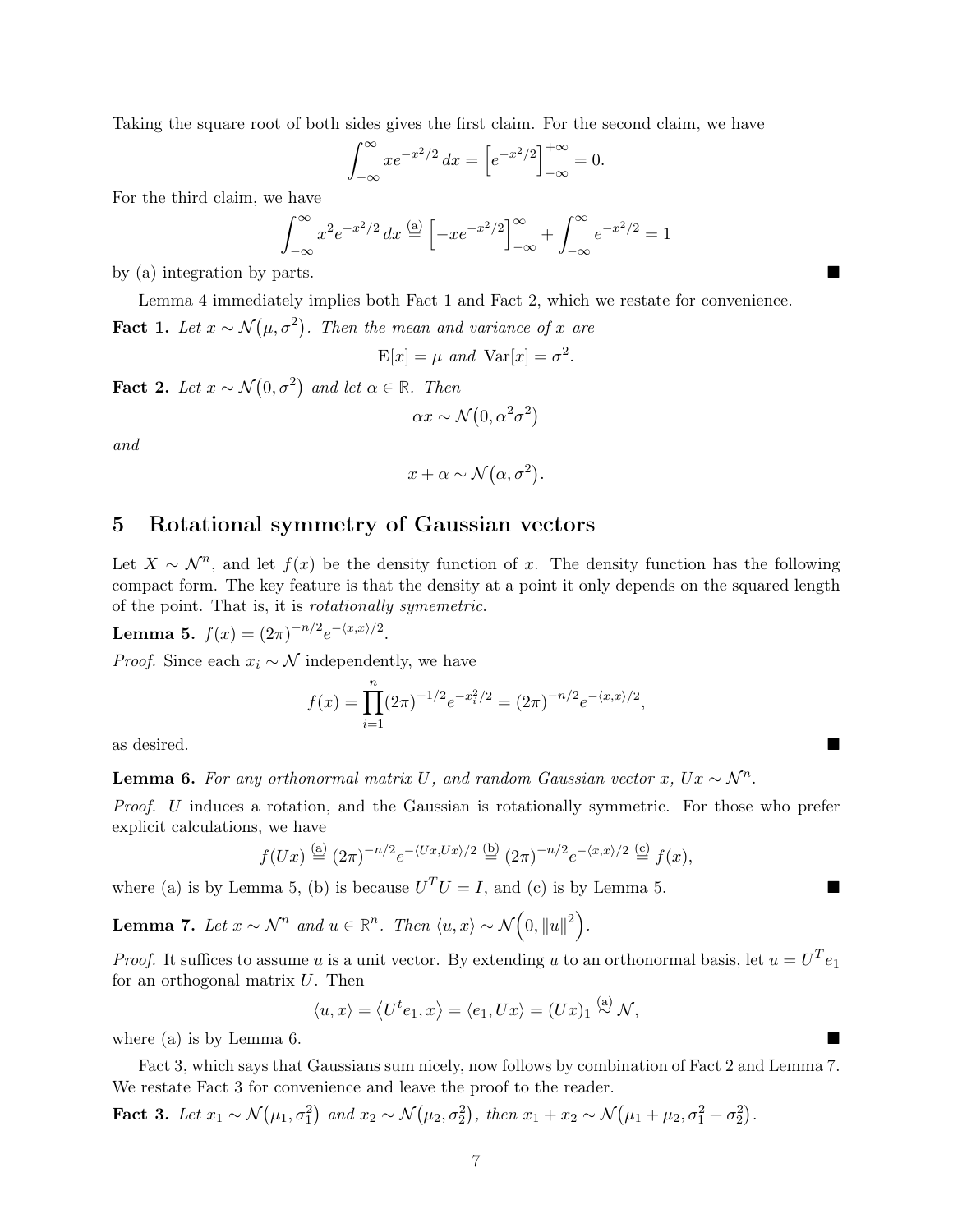## 6 Moments of squared Gaussian random variables

The last fact to probe concerns the moment generating function of the square of a Gaussian random variable. Recall that amplifying the following bound leads to the concentration of length of highdimensional Gaussian vectors, which in turn, allows us to obliviously embed high-dimensional data in [Theorem 1.](#page-1-0)

Fact 4. Let  $x \in \mathcal{N}$  and  $t < 1/2$ . Then

$$
E\left[e^{tx^2}\right] = \frac{1}{\sqrt{1-2t}}.
$$

Proof. We have

$$
E\left[e^{tx^2}\right] = \int_s e^{ts^2} P[x = s] \stackrel{\text{(a)}}{=} \frac{1}{\sqrt{2\pi}} \int_s e^{(2t-1)s^2/2}
$$

$$
= \frac{1}{\sqrt{2\pi}} \int_s e^{-s^2/2\sigma^2} \text{ for } \sigma = 1/\sqrt{1-2t}
$$

$$
\stackrel{\text{(b)}}{=} \frac{1}{\sqrt{1-2t}}.
$$

Here (a) plugs in the density function from equation [\(3\).](#page-5-1) (b) is by [Lemma 4.](#page-5-0)[1](#page-5-2)  $w/r/t$  the density function for  $\mathcal{N}(0, \sigma^2)$ . In the second control of the second control of the second control of the second control of the second control of

### 7 Exercises

Exercise 1. Using only [Fact 2,](#page-2-1) show that for  $x \sim \mathcal{N}(\mu, \sigma^2)$  and  $\alpha \in \mathbb{R}$ ,

$$
\alpha x \sim \mathcal{N}(\alpha \mu, \alpha^2 \sigma^2).
$$

**Exercise 2.** Show that there exists universal constants  $c_1, c_2 > 0$  such that for all x with  $|x| \leq c_1$ ,

$$
1 + x \le e^{x - c_2 x^2}.
$$

(In other words, you can choose whatever constants  $c_1$  and  $c_2$  are convenient to you.)

<span id="page-7-0"></span>**Exercise 3.** Let  $P \subseteq \mathbb{R}^d$  be a set of n points. Let  $f : \mathbb{R}^d \to \mathbb{R}^k$  be a random projection with  $k = O(\log n)$  (per [Theorem 1\)](#page-1-0). Recall that with high probability (say,  $\geq 1 - 1/n^4$ ), we have

$$
(1 - \epsilon) \|x\|^2 \le \|f(x)\|^2 \le (1 + \epsilon) \|x\|^2
$$

for all  $x \in P$ , and we also have

$$
(1 - \epsilon) \|x - y\|^2 \le \|f(x) - f(y)\|^2 \le (1 + \epsilon) \|x - y\|^2
$$

as well as

$$
(1 - \epsilon) \|x + y\|^2 \le \|f(x) + f(y)\|^2 \le (1 + \epsilon) \|x + y\|^2
$$

for all  $x, y \in P$ . Show that with high probability, we also have

$$
|\langle f(x), f(y) \rangle - \langle x, y \rangle| \le \frac{\epsilon}{2} (||x||^2 + ||y||^2)
$$

for all  $x, y \in P$ .

*Hint:* What is  $||x + y||^2 - ||x - y||^2$ ?